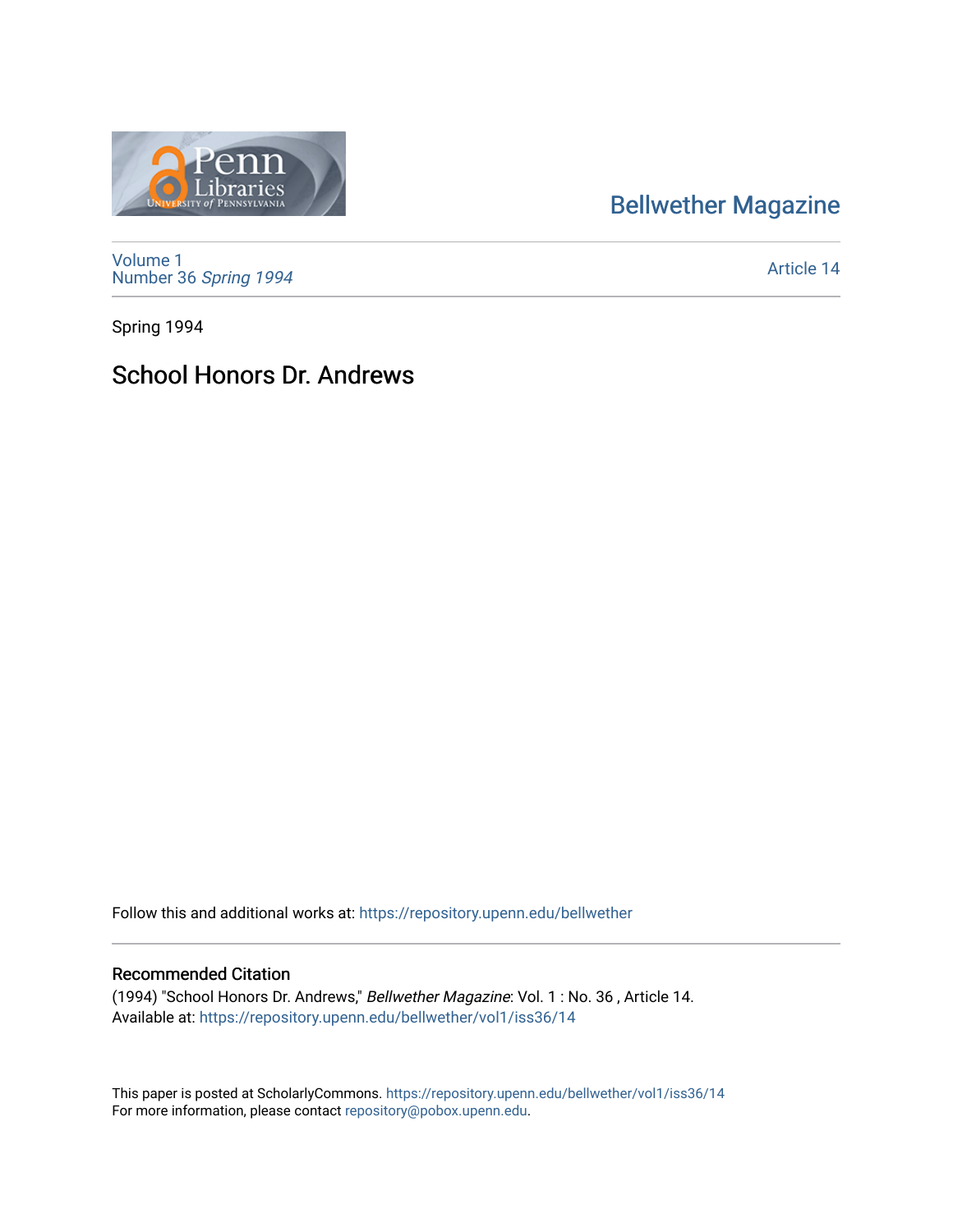# **School Honors Dr. Andrews**

Members of the University and Veterinary School community honored Dr. Edwin J. Andrews, V'67, during a reception and dinner on December 15. for his services as Dean.

A portrait of Dr. Andrews was unveiled, has been placed in the newly established Dean's Gallery in Room B101. Also announced was the establishment of the Edwin J. Andrews Center for Student Life. Following is the citation:

#### Edwin J. Andrews Center for Student Life

On hehalf of the faculty and students of the University of Pennsylvania School of Veterinary Medicine, this Center is dedicated in honor of Edwin J. Andrews. Dr. Andrews earned his V.M.D. in 1967 and his Ph.D. in Pathology in 1971 from the University of Pennsylvania, He returned to his alma mater, serving as Deanfrom July 1987 to December 1993. One of Dr. Andrews' outstanding contributions was the initiation of programs which improved the quality of student life and relieved burden of debt. The Dean's Scholarship Program provides an annual tuition subsidy to designated students. Due to the persuasiveness of Dr. Andrews, the Agriculture Education Loan Forgiveness Act of Pennsylvania was amended to include veterinary students. The Act reduces the loan indebted-

ness of Pennsylvania residents practicing agricultural medicine within the Commonwealth. The Edwin J. Andrews Center for

Student Life embodies Dr. Andrews' commitment to provide exceptional support services for students. His influence served as a unifying force among the Offices of Academic Affairs, Admissions, Financial Aid and Student Programs.

Dr. Andrews' legacy touches the lives of students through his concern and care for their well being.

### Dedicated this 15th day of December 1993.

Earlier in the day, the School's Board of Overseers presented a resolution of appreciation to Dr. Andrews:



Barry Stupme, director of VHUP, unveils the plaque designating the Edwin J. Andrews Center for Student Life while Dr. and Mrs. Andrews look on.



Interim University President Claire Fogin and Dr. and Mrs. Andrews in front of the portrait.

**Resolution of Appreciation** tη Dr. Edwin J. Andrews October 13, 1993

Dean Edwin J. Andrews came to the University of Pennsylvania thirty years ago as a student in the School of Veterinary Medicine. He received a V.M.D. in 1967, and Ph.D. in 1971 while working as a research fellow in pathology. Dr. Andrews first served as a lecturer and subsequently as an assistant professor at Hershey Medical Center. He then served as an associate professor and Director of Laboratory Animal Diagnostic Resources at Cornell. Immediately before returning to the University of Pennsylvania as dean in July 1987. Dr. Andrews served as vice president of Johnson and Johnson.

At the time Dr. Andrews became dean, the School's annual operating deficit was close to \$2 million. By increasing revenues, decreasing expenditures, and renegotiating existing debt, he skillfully achieved balance within

three years. When confronted with an even greater period of financial uncertainty as shifts in the political winds threatened to eliminate the School's appropriation from the Commonwealth of Pennsylvania, Dean Andrews successfully directed the School's efforts in restoring vital funds.

During his tenure as dean, he redefined the admissions office and implemented changes which led to a significant increase in qualified applicants to the School. At the same time, increased emphasis was placed on recruitment and searches for first-rate faculty. During the first five years of Dr. Andrews' tenure. the School's endowment increased 102% percent. Modern new facilities were constructed and countless others renovated on both campuses to further aid the research endeavor which led to significant growth in research productivity. The School's service and clinical components were enhanced. Both hospitals maintained large case loads while improvements in diagnostics and therapeutics were reported annually. The